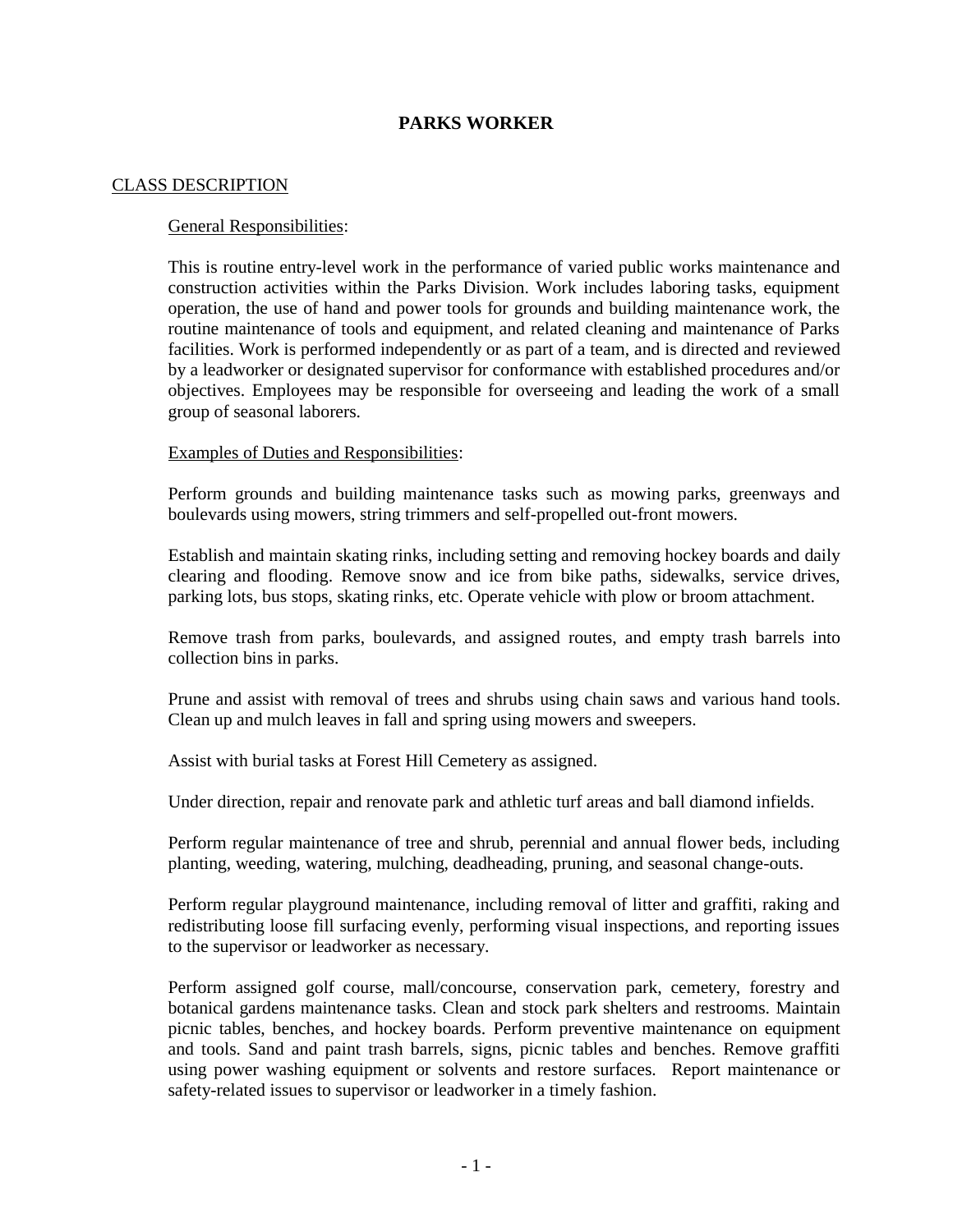Set up and prepare for special events. Drive tractor and hay wagon for special events.

Perform preventative maintenance activities on mowers, including blade sharpening, greasing, oil changes, power washing, etc. Maintain clean and safe work areas in the field, shop, work, and common areas of maintenance facilities. Clean equipment and vehicles as needed. Report damage to supervisor or mechanic in a timely fashion.

Direct the work of hourly personnel as assigned.

Perform related work as required.

## **OUALIFICATIONS**

## **Knowledge, Skills and Abilities**:

Knowledge of the types and uses of common hand and power tools and equipment used in related public works maintenance and grounds care work. Knowledge of related plant/lawn care principles. Ability to perform heavy manual and semi-skilled tasks incorporating strenuous physical activity for extended periods of time often under adverse weather and environmental conditions. Ability to understand and follow oral and written directions and maintain required records. Ability to work independently within established guidelines and without close supervision. Ability to develop and maintain effective working relationships including tactful and courteous interactions with the general public. Ability to work successfully with multi-cultural communities. Ability to communicate effectively both orally and in writing. Ability to operate a motor vehicle and related maintenance equipment. Ability to maintain adequate attendance.

## **Training and Experience**:

Generally, positions in this classification will require:

At least 3 months and eligibility for rehire as a City of Madison Parks seasonal laborer or six months of equivalent public works, landscaping, or construction experience including varied manual tasks. Other combinations of training and/or experience which can be demonstrated to result in possession of the knowledge, skills and abilities necessary to perform the work of this position will also be considered.

Specific training and experience requirements will be established at the time of recruitment.

#### Necessary Special Qualifications:

Possession of a valid Driver's License.

#### **Physical Requirements**:

Employees in this position must be able to lift/carry objects weighing up to 50 pounds and must be capable of lifting heavier objects with another employee. This position requires a high percentage of work outdoors in all types of weather while walking and standing. In